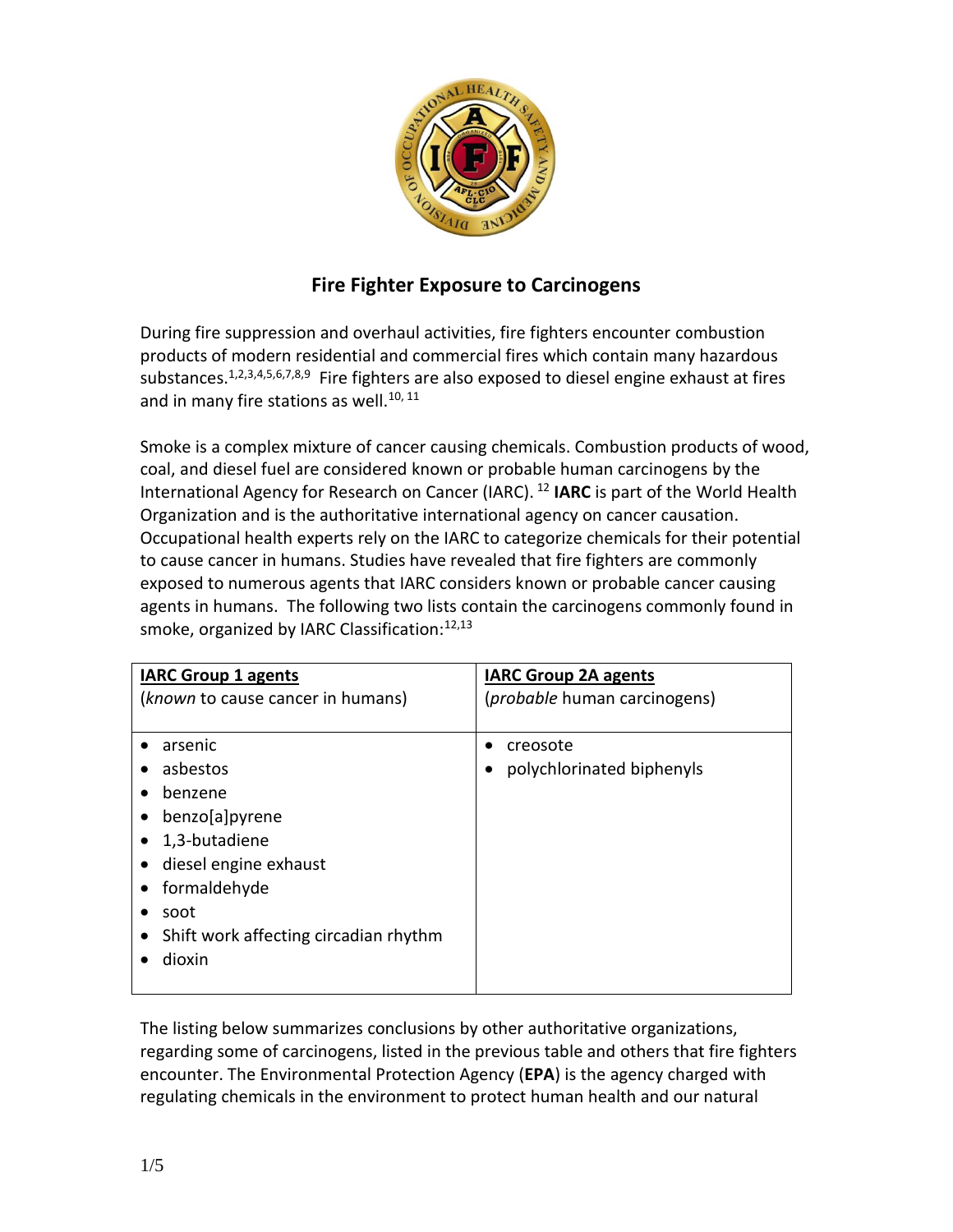resources. The National Toxicology Program (**NTP**) operates under the Department of Health and Human Services to evaluate agents/chemicals of public health concern. The Agency for Toxic Substances and Disease Registry (**ATSDR**) is a public health agency under the Department of Health and Human Services that evaluates the potential toxicity of substances and publishes toxicological profiles based on the latest research.<sup>14</sup>

### Acetaldehyde

- EPA Category B2 (Probable human carcinogen)
- <http://www.epa.gov/ncea/iris/subst/0290.htm>

## Formaldehyde

- EPA Category B1 (Probable human carcinogen)
- <http://www.epa.gov/iris/subst/0419.htm>

Dioxin (2,3,7,8-tetrachlorodibenzo-*p*-dioxin (TCDD))

 $\bullet$  U.S.A. NTP: "Known to be a human carcinogen"<sup>15</sup>

#### Benzene

EPA Category A ("known" human carcinogen)

## Polycyclic Aromatic Hydrocarbons (PAH)

- PAHs (polycyclic aromatic hydrocarbons) are a group of chemicals that are formed during the incomplete burning of coal, oil, wood, garbage, or other organic substances. According to the ATSDR, vehicle exhausts, wildfires, agricultural burning, residential wood burning, and waste incineration (situations similar to those encountered during fire fighting activities), all generate PAHs. There are more than 100 different PAHs, and IARC has classified several polycyclic aromatic hydrocarbons as known, probable or possible human carcinogens.
- IARC, EPA Most authorities don't discuss PAH as a whole; rather, they review each chemical separately although, as noted above, soot, which contains multiple PAHs, is considered Group 1 by IARC as is the individual PAH, benzo[a]pyrene
- ATSDR "The Department of Health and Human Services (DHHS) has determined that some PAHs may reasonably be expected to be carcinogens" <http://www.atsdr.cdc.gov/tfacts69.html#bookmark06>

#### Diesel Engine Exhaust

A recent NIOSH/NCI study evaluated  $> 12,000$  participants exposed to diesel exhaust in non-metal mining facilities and observed increased rates of lung and esophageal cancer. 16

A wide range of other chemicals have been detected in smoke, few of which have had their potential for carcinogenicity assessed. For example, Lowry and colleagues studied fire fighters' exposures at nearly 100 structural fires.<sup>[2](#page-0-1)</sup> They detected the presence of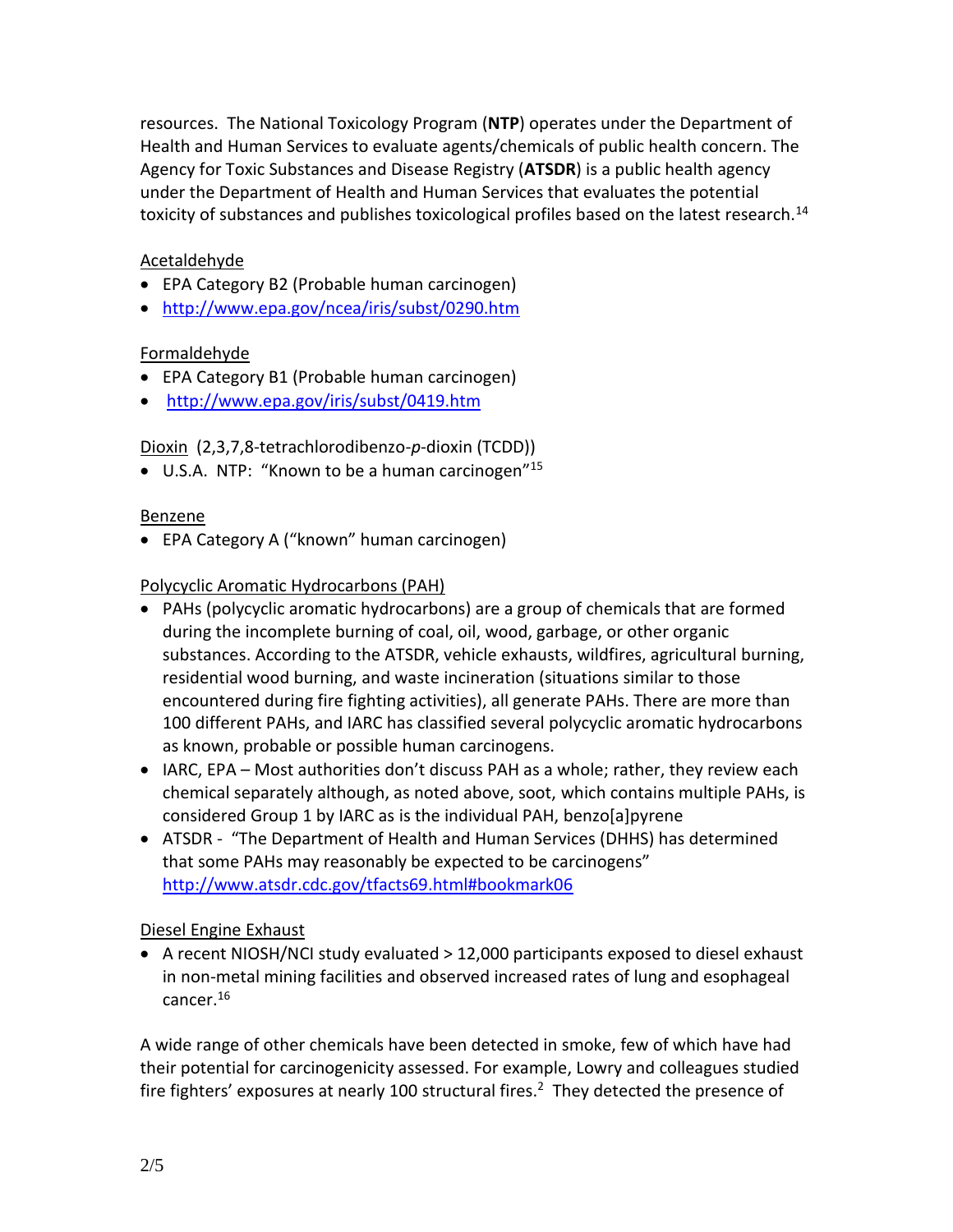more than 70 different chemicals in smoke from monitored fire scenes regardless of whether synthetic materials were a major part of the materials burned.

In contrast to almost every other workforce in the US where occupational controls in the last 40 years have reduced exposures, **firefighters continue to be exposed to high levels of carcinogens in smoke because fire suppression and overhaul activities occur in uncontrolled, hazardous environments.** Further, smoke has become *more* complex rather than less due to the increased number of synthetic products in US homes and businesses.

The risk for exposure to carcinogens is apparent in measurements taken at both simulated and spontaneous fires. A Harvard study that examined levels of a number of air contaminants at more than 200 structural fires provided an excellent example of the uncontrolled, hazardous nature of fire fighter exposures.<sup>17</sup> In that study, the carcinogen, benzene was detected in 181 of 197 (92%) of samples taken at fire scenes with air sampling units placed on the chests of fire fighters; half were over 1 part per million (ppm), which is the current Occupational Safety and Health Administration (OSHA) permissible exposure level in factories.<sup>18</sup> Approximately 5% of the samples were above 10 ppm benzene which is 10 times the current OSHA limit. Almost 15% of the samples were found to be at or above the Short Term Exposure Limit (STEL) of 5 ppm benzene.

One study reported benzene levels more than 200 times the OSHA limit.<sup>[3](#page-0-2)</sup> The authors noted: "Furthermore, in many cases of the worst exposure to these materials respiratory protective equipment was not used owing to the visual impression of low smoke intensity, and thus these levels represent actual direct exposure of the firefighters." This was a common practice as recently as 10-15 years ago due to lack of knowledge regarding the hazards and awkwardness of the protective equipment. Recent studies continue to confirm ongoing exposures during the overhaul phase.<sup>[7,](#page-0-3) [8](#page-0-4)</sup>

Fire houses, where fire fighters spend long hours, also pose a significant exposure hazard. Froines and colleagues studied the concentration of diesel exhaust particulates in the air inside firehouses in New York, Boston, and Los Angeles and detected elevated levels of airborne particulates from diesel exhaust.<sup>[10](#page-0-5)</sup>

Asbestos is also of concern because firefighters are actively involved in building demolition during the overhaul phase of a fire. This results in potential for asbestos exposure.

<span id="page-2-0"></span>IARC lists polychlorinated biphenyl (PCB) as a probable human carcinogen. In its monograph on PCB, IARC lists "first responders to incidents where a transformer has exploded" as one of the potential occupational exposures to PCBs. <sup>19,20</sup> A study of fire fighters involved in response to a transformer fire in Staten Island, NY detected serum PCB levels that declined over time. This post-exposure decline pattern suggests acute exposure to PCBs in the first responders.<sup>[20](#page-2-0)</sup> Fire fighters who responded to a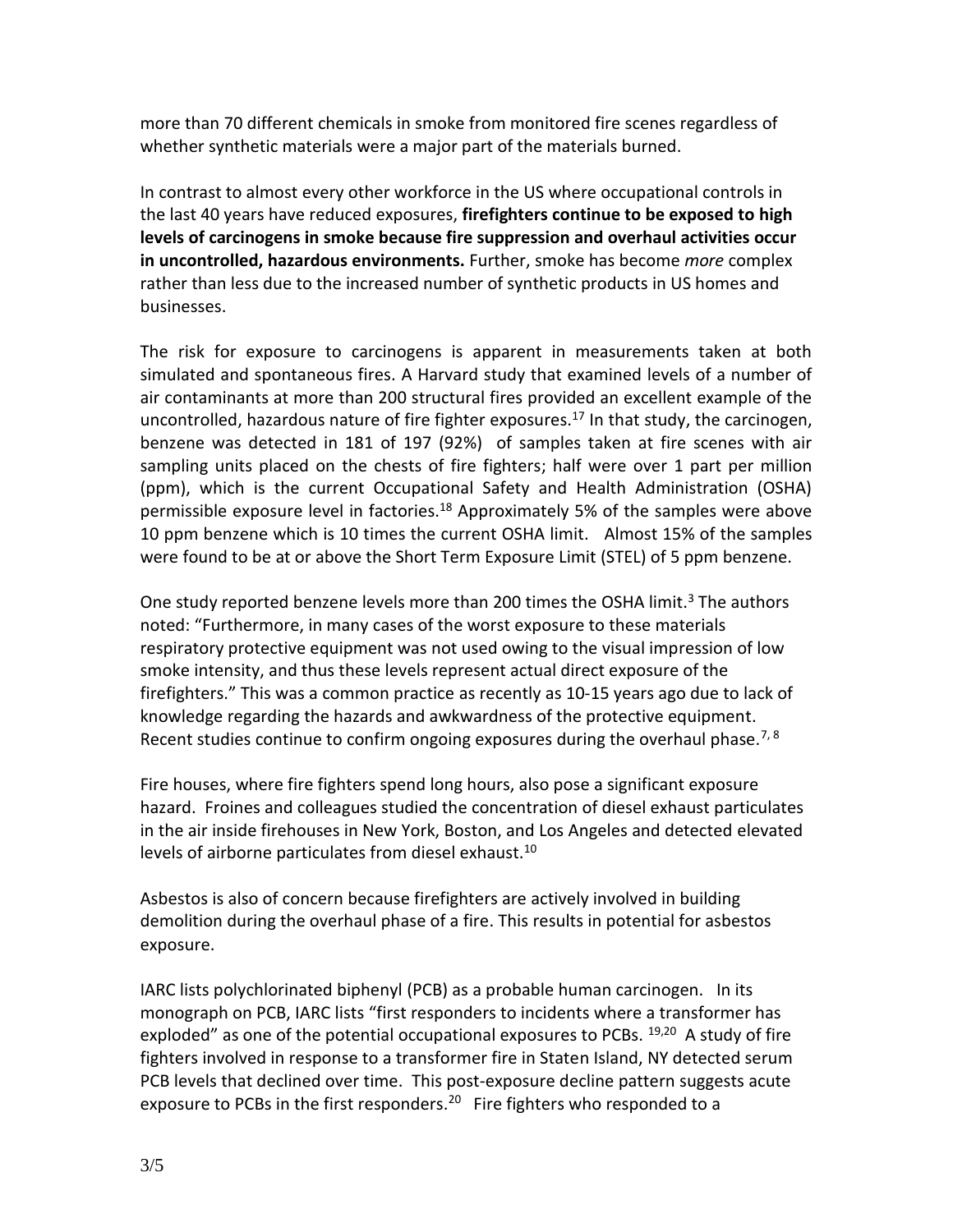transformer fire in Binghamton, NY in 1981 showed similar post-exposure declining serum PCB levels.<sup>21</sup>

#### Incomplete Protection from Hazards Due to Limitations of Protective Equipment

Fire fighters have only their personal protective equipment (PPE), e.g. respirators and turn out gear, to protect them from these toxic exposures. PPE is the least effective of the established workplace controls for exposure reduction (termed the hierarchy of controls which includes more protective options such as substitution with a safer chemical, enclosure of the hazard, and ventilation). PPE does not completely eliminate exposure. This becomes a particular problem in work environments where exposure levels are high, such as fire fighting. In this case, the proportion of the inhaled toxicants that PPE cannot prevent is higher as well leaving the fire fighter exposed to the toxicants in the smoke. Also, in order to avoid interference with overhaul activities, fire fighters may take off their PPE when the situation is no longer immediately hazardous to life, but while many carcinogens are still present in the air at the fire scene. This practice was particularly common in the past. Further, fire fighters do not wear PPE in the fire house where exposure to diesel exhaust takes place. Moreover, PPE may be ill-fitting or sometimes defective. The primary route of toxic exposures is through inhalation, but exposure can also occur through dermal absorption and ingestion of contaminated nasopharyngeal secretions and fluids. Thus, dermal absorption of carcinogens in the soot that fire fighters often notice on their skin despite turn out gear is another route of exposure for them.

<http://www.cdc.gov/niosh/hhe/reports/pdfs/1996-0171-2692.pdf>

.

 $\overline{a}$ 

<sup>&</sup>lt;sup>1</sup> Treitman RD, Burgess WA, Gold A. Air contaminants encountered by fire fighters. *American Industrial Hygiene Association Journal* 1980; **41**: 796-802.

<sup>&</sup>lt;sup>2</sup> Lowry WT, Juarez L, Petty CS and Roberts B. Studies of toxic gas production during actual structural fires in the Dallas area. *Journal of Forensic Science* 1985; **30**: 59-72. <sup>3</sup> Brandt-Rauf PW, Fallon JR, Tarantini T, Idema C and Andrews L. Health hazards of fire fighters: exposure assessment. *British Journal of Industrial Medicine* 1988; **45**: 606-612. <sup>4</sup> Jankovic J, Jones W, Burkhart J and Noonan G. Environmental study of firefighters. *The Annals of Occupational Hygiene* 1991; **35**(6): 581-602.

<sup>5</sup> Lees PSJ. Combustion products and other firefighter exposures. *Occupational Medicine: State of the Art Reviews* 1995; **10**(4): 691-706.

 $6$  Kinnes GM and Hine GA. Health Hazard Evaluation Report 96-0171-2692. Bureau of Alcohol, Tobacco, and Firearms; Washington, D.C., 1991.

<sup>7</sup> Bolstad-Johnston DM, Burgess JL, Crutchfield CD, Storment S, Gerkin R and Wilson JR. Characterization of firefighter exposures during fire overhaul. *American Industrial Hygiene Association Journal* 2000; **61**(5): 636-641.